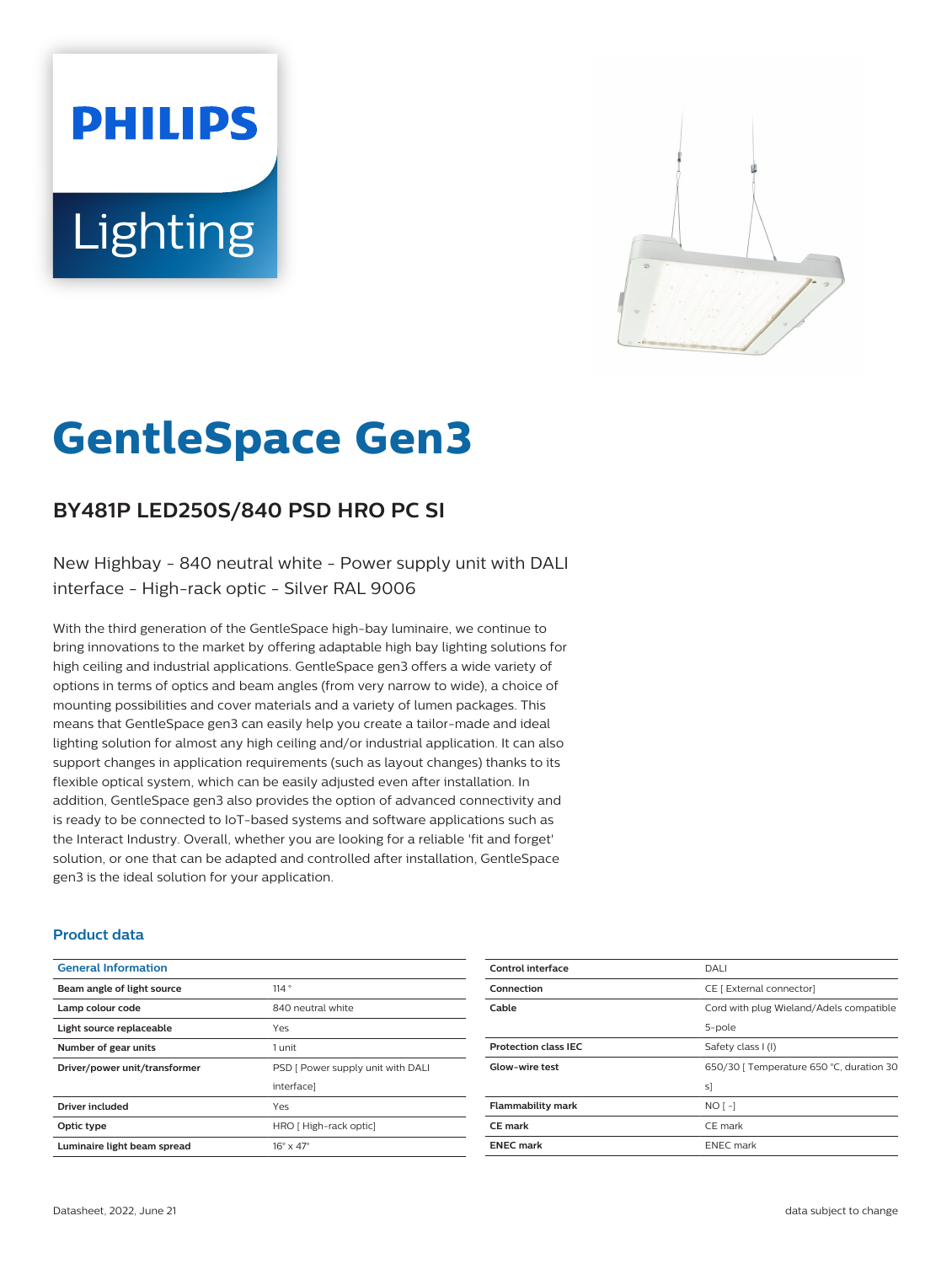## **GentleSpace Gen3**

| <b>Warranty period</b>                  | 5 years                                   |
|-----------------------------------------|-------------------------------------------|
| Constant light output                   | No                                        |
| Number of products on MCB (16 A type B) | 12 <sup>12</sup>                          |
| Photobiological risk                    | Photobiological risk group 1 @ 200mm to   |
|                                         | EN62471                                   |
| <b>EU RoHS compliant</b>                | Yes                                       |
| <b>Product family code</b>              | BY481P [ New Highbay]                     |
| Unified glare rating CEN                | Not applicable                            |
|                                         |                                           |
| <b>Operating and Electrical</b>         |                                           |
| <b>Input Voltage</b>                    | 220-240 V                                 |
| Input frequency                         | 50 to 60 Hz                               |
| Initial CLO power consumption           | $-W$                                      |
| <b>Average CLO power consumption</b>    | - W                                       |
| Inrush current                          | 5.1A                                      |
| Inrush time                             | 76 ms                                     |
| Power factor (min.)                     | 0.9                                       |
|                                         |                                           |
| <b>Controls and Dimming</b>             |                                           |
| <b>Dimmable</b>                         | Yes                                       |
|                                         |                                           |
| <b>Mechanical and Housing</b>           |                                           |
| <b>Housing material</b>                 | Aluminium                                 |
| <b>Reflector material</b>               |                                           |
| Optic material                          | Polycarbonate                             |
| Optical cover/lens material             | Polycarbonate                             |
| <b>Fixation material</b>                | Steel                                     |
| Optical cover/lens finish               | Clear                                     |
| Overall length                          | 600 mm                                    |
| <b>Overall width</b>                    | 490 mm                                    |
| Overall height                          | 110 mm                                    |
| Colour                                  | Silver RAL 9006                           |
| Dimensions (height x width x depth)     | 110 x 490 x 600 mm (4.3 x 19.3 x 23.6 in) |
|                                         |                                           |
| <b>Approval and Application</b>         |                                           |
| Ingress protection code                 | IP65 [ Dust penetration-protected, jet-   |
|                                         | proof]                                    |
| Mech. impact protection code            | IK08 [5 J vandal-protected]               |
| <b>Sustainability rating</b>            |                                           |
|                                         |                                           |
|                                         |                                           |

| <b>Initial Performance (IEC Compliant)</b> |                        |
|--------------------------------------------|------------------------|
| Initial luminous flux (system flux)        | 25000 lm               |
| Luminous flux tolerance                    | $+/-10%$               |
| Initial LED luminaire efficacy             | 154 lm/W               |
| Lamp colour temperature                    | 4000 K                 |
| <b>Colour Rendering Index</b>              | >80                    |
| Initial chromaticity                       | $(0.38, 0.38)$ SDCM <3 |
| Initial input power                        | 162 W                  |
| Power consumption tolerance                | $+/-10%$               |
|                                            |                        |

# **Over Time Performance (IEC Compliant)**

| <b>OVER THIS PERMIT COMMUNIST LESS COMPUTER</b>      |            |  |
|------------------------------------------------------|------------|--|
| Control gear failure rate at median useful life 5%   |            |  |
| 50,000 h                                             |            |  |
| Control gear failure rate at median useful life 10 % |            |  |
| 100,000h                                             |            |  |
| Lumen maintenance at median useful life*             | <b>L90</b> |  |
| 50,000h                                              |            |  |
| Lumen maintenance at median useful life*             | <b>L80</b> |  |
| 100,000h                                             |            |  |
|                                                      |            |  |
|                                                      |            |  |

#### **Application Conditions**

J.

| <b>Application conditions</b>      |                    |
|------------------------------------|--------------------|
| Ambient temperature range          | $-30$ to $+45$ °C. |
| Performance ambient temperature Tq | 45 °C              |
| Maximum dimming level              | 10%                |
| Suitable for random switching      | No                 |

| <b>Product Data</b>               |                                  |
|-----------------------------------|----------------------------------|
| <b>Full product code</b>          | 871869940769800                  |
| Order product name                | BY481P LED250S/840 PSD HRO PC SI |
| EAN/UPC - product                 | 8718699407698                    |
| Order code                        | 910500465575                     |
| SAP numerator - quantity per pack |                                  |
| Numerator - packs per outer box   |                                  |
| <b>SAP material</b>               | 910500465575                     |
| SAP net weight (piece)            | 11.000 kg                        |



 $\overline{\phantom{0}}$ 

 $\overline{\phantom{0}}$ 

 $\overline{\phantom{0}}$  $\overline{\phantom{a}}$